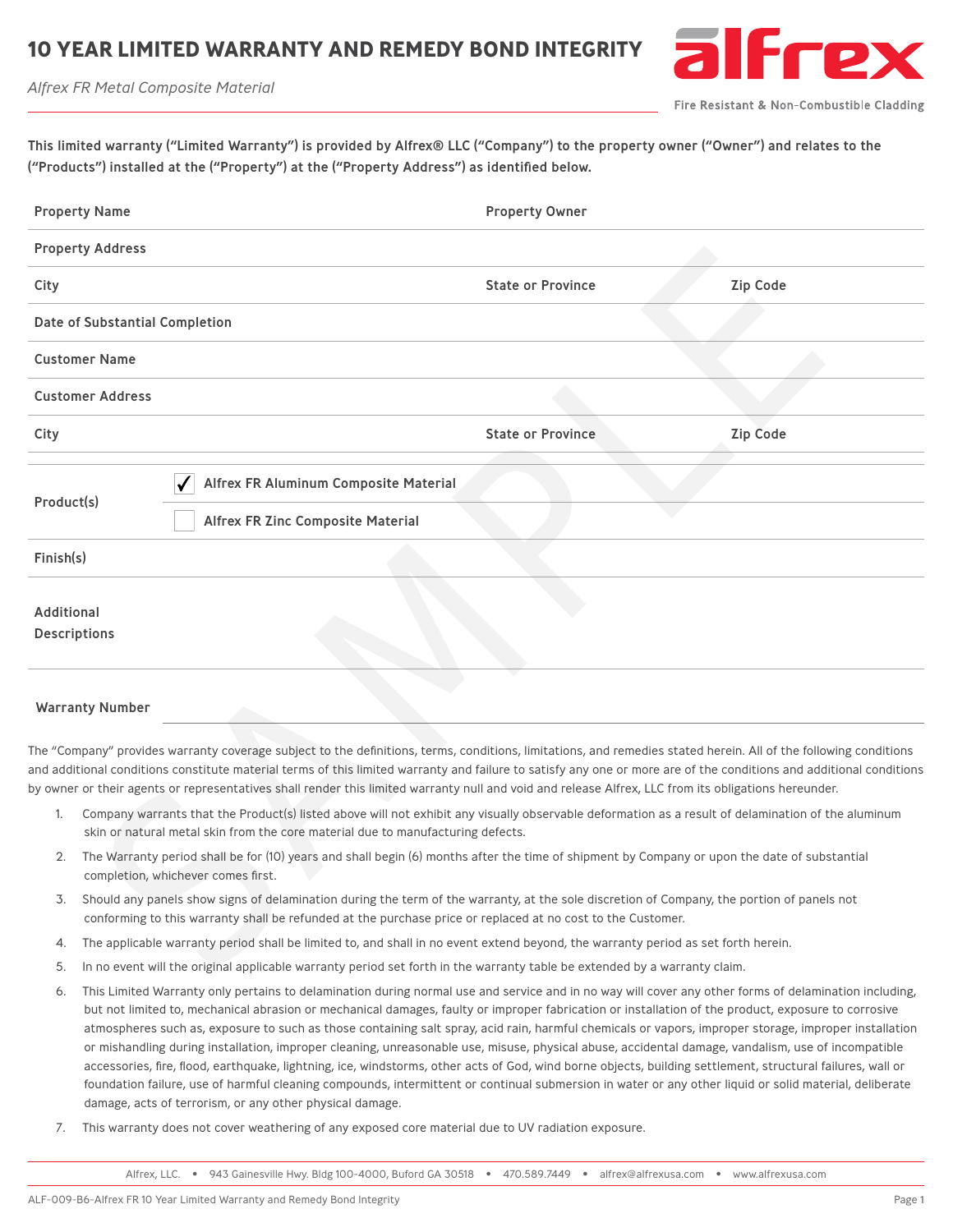## **10 YEAR LIMITED WARRANTY AND REMEDY BOND INTEGRITY**





Fire Resistant & Non-Combustible Cladding

- 8. Under no circumstances will Alfrex, LLC be held liable for any incidental, special, punitive, or consequential damages and shall not be responsible for the installation or maintenance of the Customer's panels.
- 9. In no event does Alfrex LLC cover the cost of labor or sundry materials required to remove and/or replace any defective product.
- 10. All claims must be submitted in writing to Alfrex LLC in 943 Gainesville Hwy. Bldg. 100-4000 Buford, GA 30518. All claims must be accompanied by this certificate, fully completed and signed by the customer that furnished the product to the owner. In order to qualify for warranty coverage, all claims must be submitted within (30) days from the date the damage is first discovered or could have been discovered. No claims can be submitted (30) days after expiration of the warranty period.
- 11. Alfrex, LLC shall be given a reasonable opportunity to inspect the product claimed to be defective. All warranty work will be performed by Alfrex, LLC or by a company, customer, contractor, applicator, or distributor selected by Alfrex, LLC. At no time does this warranty confer upon the claiming party or any other party the right to proceed with repair, replacement or restoration without written notice and agreement by a duly authorized officer of Alfrex, LLC following the rules and regulations set herein, and the abiding of all maintenance of such panels of the industry standards to which the Customer belongs with respect to handling, delivering, storing, processing, treating, installing and maintaining. Any failure to satisfy the conditions contained herein or proceeding with such work undertaken by the claiming party or any other party shall be for the claiming party's own account, and shall be construed as a waiver by the Customer or Owner of any right they may have for enforcement of this warranty, and shall result in this warranty becoming null and void. is certificals, (infly completed and signed by the customer that furnished the product to the comet. In order to qualify by two ments of the state of the state of the state of the state of the state of the state of the sta
- 12. As color variances may occur between replacement or refinished product in comparison with the originally installed product due to normal weathering and aging of the originally installed product, this condition will not be indicative of a defect in either the replacement product or the originally installed product.
- 13. The warranty for any replaced Product(s) shall be only for the remainder of the original warranty period applicable to the Product(s).
- 14. This Limited Warranty is given solely to the Owner and is non-transferable and non-assignable.
- 15. Alfrex LLC reserves the right to discontinue or modify its products lines. If the original product is no longer available, Alfrex LLC agrees to use commercially reasonable efforts to substitute a comparable product.
- 16. This warranty is subject to, enforced by, and construed according to the laws of the State of Georgia. Any legal action to enforce or construe any portion of this warranty shall be brought in a Court of Company's choice in Georgia.
- 17. Any attempt to construe this warranty, be it by law or other legal means, that ultimately leads to any court of competent jurisdiction stating any provision herein as invalid or unenforceable the remainder of the provisions following shall come into effect. These provisions shall come into effect as though the prior provisions had not been contained herein.
- 18. The United Nations Convention on Contracts for the International Sale of Goods is expressly disclaimed and does not apply to the sale of Seller products. Any and all disputes between the parties that may arise pursuant to this order will be heard and determined before an appropriate arbitrator, federal or state court located in Atlanta, Georgia. The owner hereto acknowledges such court has the jurisdiction to interpret and enforce the provisions herein and/ or an arbitrator's judgment, and the owner and the Customer waives any and all objections that they may have as to personal jurisdiction or venue in any of the above courts.
- 19. Company has the right to termination of the warranty at any time if a (30) day notice is given to the Customer prior to Rights accruing to Customer are not lost prior to termination.
- 20. All information hereto shall be adhered to by both parties and shall not extend beyond the directives made herein. No modification shall be made without the understanding, consent, and signing by both Customer and Company of a contract explicitly stating this warranty's subsequent modification.
- 21. EXCEPT AS SET FORTH HEREIN, ALFREX, LLC MAKES NO OTHER EXPRESS WARRANTIES AND DISCLAIMS ANY IMPLIED WARRANTIES, INCLUDING ANY IMPLIED WARRANTY OF MERCHANTABILITY OR FITNESS FOR A PARTICULAR PURPOSE OR USE, WITH RESPECT TO ANY OF THE PRODUCTS.
- 22. IT IS UNDERSTOOD AND AGREED THAT THE REMEDIES PROVIDED FOR HEREIN FOR THE FINISH OF THE PRODUCT DESCRIBED ABOVE ARE EXCLUSIVE WHETHER FOR BREACH OF EXPRESS WARRANTIES OR OTHERWISE AND SHALL CONSTITUTE THE OWNER'S EXCLUSIVE REMEDY AND ALFREX, LLC'S EXCLUSIVE LIABILITY. IN NO EVENT SHALL ALFREX, LLC BE LIABLE FOR LABOR COSTS, DIRECT, INDIRECT, INCIDENTAL, PUNITIVE, SPECIAL OR CONSEQUENTIAL DAMAGES FOR ANY BREACH OF ANY EXPRESS OR IMPLIED WARRANTIES IN CONNECTION WITH THE PRODUCT.
- 23. THIS WARRANTY IS THE ONLY EXPRESS WARRANTY EXTENDED BY ALFREX, LLC IN CONNECTION WITH THE PRODUCT, OTHER THAN ALFREX, LLC'S STANDARD COATING WARRANTY, IF ANY, AND THE LIMITED WARRANTY SET OUT IN ALFREX, LLC'S SALES TERMS AND CONDITIONS, FOR THE PRODUCT, AND IT EXCLUDES ALL OTHER WARRANTIES, REPRESENTATIONS OR GUARANTEES, EXPRESS OR IMPLIED, WRITTEN OR ORAL, BY OPERATION OF LAW OR OTHERWISE, INCLUDING WITHOUT LIMITATION, THE IMPLIED WARRANTIES OF MERCHANTABILITY AND FITNESS FOR A PARTICULAR PURPOSE. ALFREX, LLC'S AGGREGATE TOTAL CUMULATIVE LIABLITY UNDER THIS WARRANTY IS LIMITED TO THE DOLLAR AMOUNT OF THE PURCHASE PRICE.